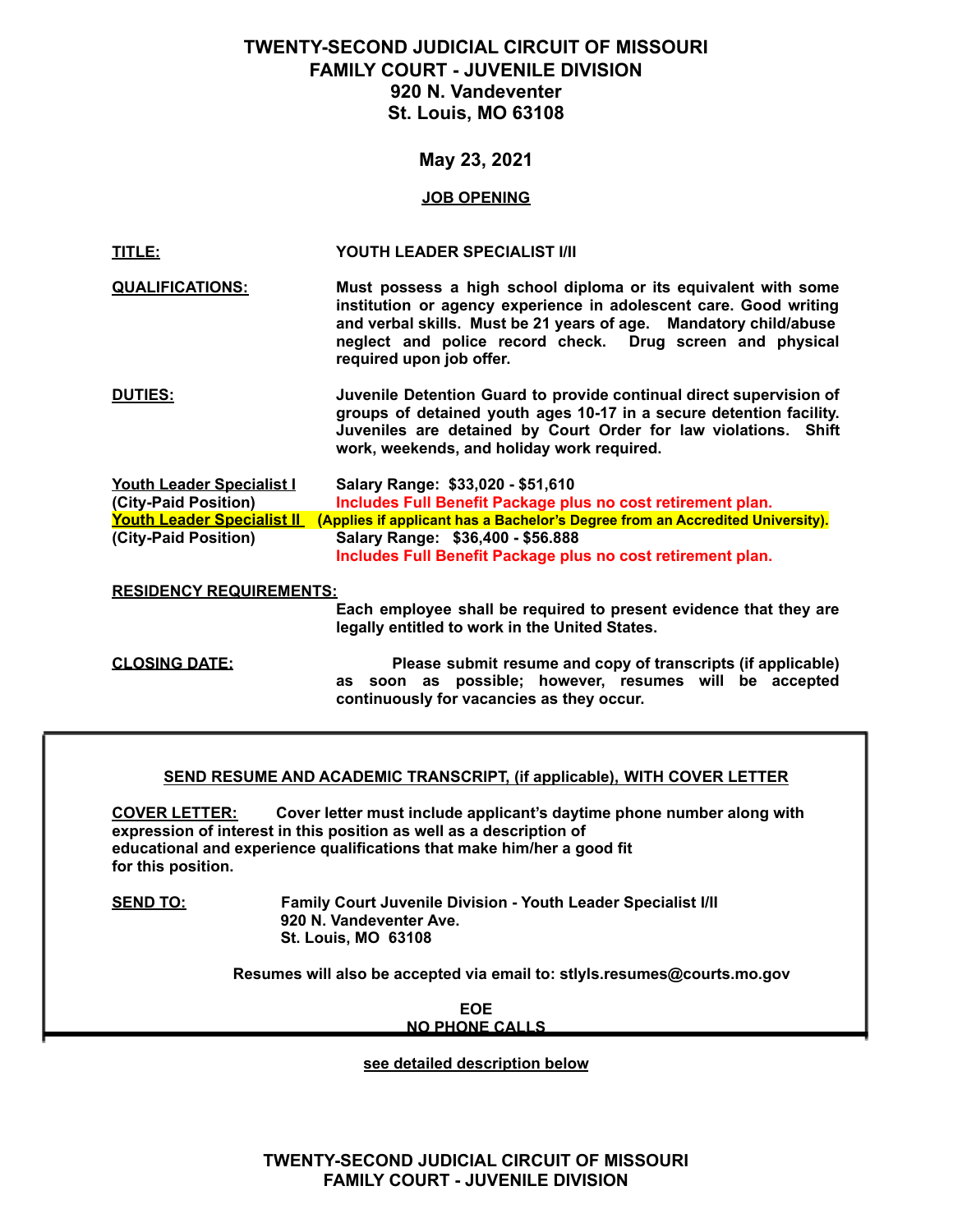## **JOB DESCRIPTION**

## **DEPARTMENT**: Detention

- **POSITION TITLE**: Youth Leader Specialist I (without a 4 year degree) Youth Leader Specialist II (with a 4 year degree or approval through the court's YLS II program)
- **POSITION DEFINITION**: Under the daily supervision of the Watch Supervisor (YLS-IV) or Assistant Supervisor (YLS-III). The Youth Leader I-II is a specialist in juvenile detention. Responsibilities include the admission, release and day-to-day supervision of youth in a secure Detention Center. Requires shift work on an assigned shift and at times, as needed for coverage on other shifts. Requires performing duties in a secure institutional setting subject to constant video surveillance for purposes of security and the welfare of the detained youth.

The Detention Center is a temporary holding facility for the Family Court. This position does not include casework planning or casework counseling responsibilities. The YLS staff are scheduled to work an 8 hour work day and are on duty and paid during youth meal periods.

# **EXAMPLES OF ESSENTIAL DUTIES**:

**First Shift** (7:00 a.m. - 3:00 p.m.)

- Be on assigned post at the start of the shift and not leave the assign post without prior supervisory approval.
- Participate in daily watch change conferences in the assigned residential unit.
- Check physical quarters for security, cleanliness and order.
- Conduct a visual head count of each youth assigned to the unit and maintain an accurate count of each youth throughout the watch.
- Reviews and sign logs and reports before accepting the unit at watch change.
- Comply with the Daily Unit Reference Guide in managing and supervising the youth throughout the watch and follow the posted Daily Schedule.
- Administer Progressive Discipline in a consistent manner by referring to procedure.
- Document major incidents on an Incident Report and minor incidents in the unit log and on shift notes.
- Complete daily unit logs, level point sheets, and document behavioral incidents on the Incident Report.
- Conduct proper wanding when youth are confined to their individual sleeping rooms a minimum of every 15 minutes or 3 to 5 minutes for a youth on suicide watch.
- Perform thorough contraband checks and appropriate searches of the youth for security and safety throughout the shift.
- Supervise morning wake up.
- Supervise the youth's morning hygiene and cleanup.
- Provide adequate supervision of the youth in school, on the units and in all programs and activities.
- Transport the youth to the breakfast and lunch meals.
- Remain in the classrooms with the youth to ensure classroom safety, security and order.
- Encourage the youth to perform light housekeeping duties to help keep the unit clean and neat, including their individual room.
- Requisition supplies and maintenance needs for the unit.
- Keeping the YLS' office, Day Room, shower and utility areas cleaned, organized and orderly.
- Conduct Saturday morning General Cleaning.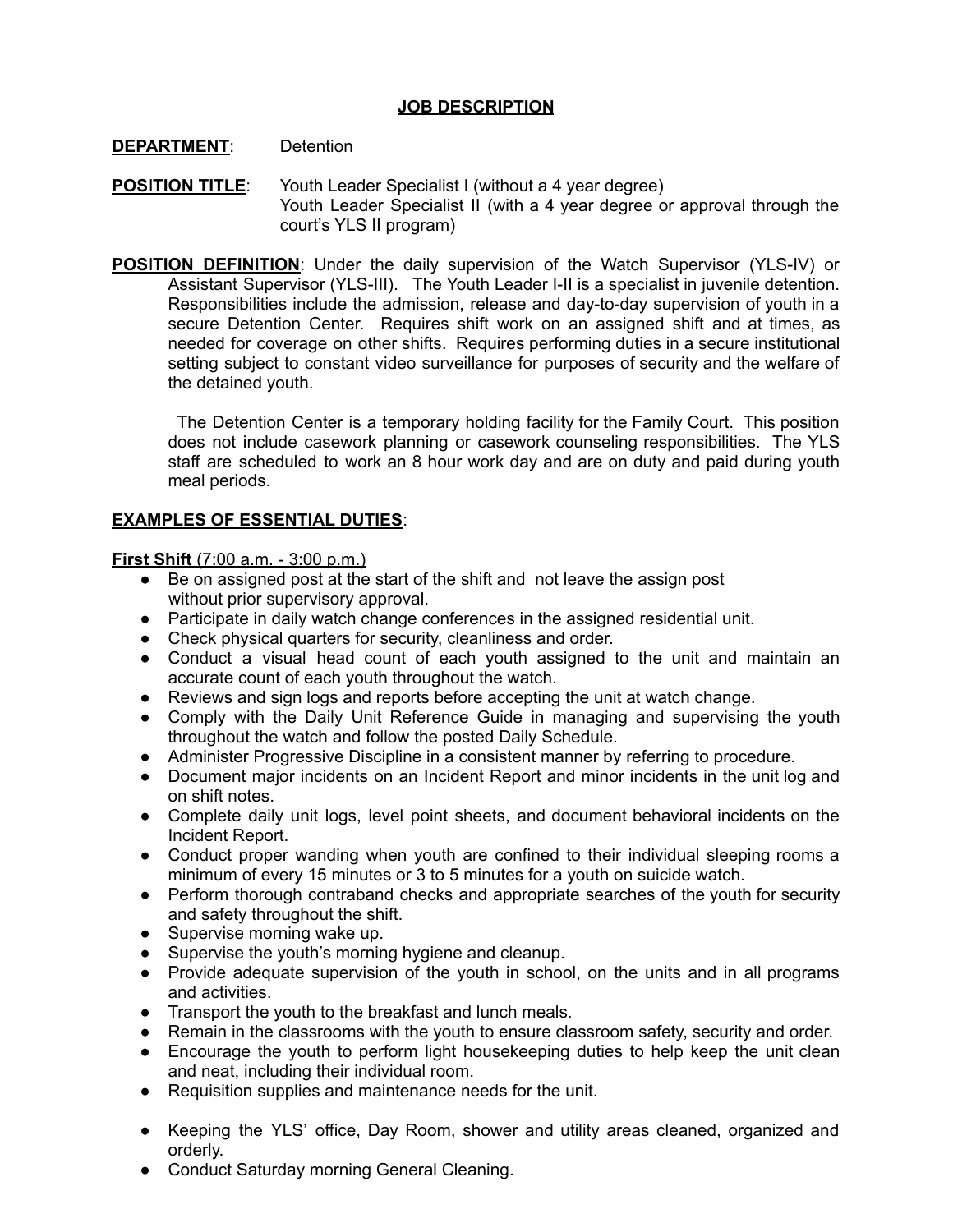# **Second Shift** (3:00 p.m. - 11:00 p.m.)

- Responsible for the same duties as above, excluding a few minor exceptions and the additional duties listed below.
- Supervise the youth in the Privilege Room.
- Pass out evening snacks each night.
- Shower the youths each night.
- Making sure the unit, office, shower area, laundry room and mechanical closets are cleaned, organized and orderly.
- Thoroughly contraband each youth's individual sleeping room and conduct a proper search of each youth.

## **Third Shift** (11:00 p.m. - 7:00 a.m.)

- Responsible for the same duties as above, excluding a few exceptions and the additional duties listed below.
- Conduct a thorough contraband of the entire unit, including the Day Room, Shower area, Laundry Room, Unit Office, Maintenance closets, etc, but not the individual sleeping rooms.

## **ADMISSIONS ASSIGNMENT (All Watches)**:

- Be on the assigned post at the start of the shift and not leave the assigned post without prior supervisory approval.
- Participate in daily watch change conferences in the Admissions Unit.
- Review and sign logs and reports before accepting the office at watch change.
- Complete an accurate head count on each unit.
- Maintain an accurate account of all keys, 2-way radios, office equipment and their corresponding log.
- Supervise the entry and exit of all staff and outsiders to the Center and document same in the Admissions' Log.
- Provide back-up audio monitor to the residential units, especially when there is only one YLS on a unit.
- Provide reception services.
- Check physical area (office, holding rooms, showers and property room) for security, cleanliness and order.
- Perform appropriate search of all new detainees.
- Account for all personal property of youth in the presence of an Intake Officer and properly secure youth's personal property.
- Supervise all youth who are ordered to be admitted or released by the Juvenile Court.
- Shower all new detainees in and issue them proper clothing.
- Take new detainees to the Medical Unit.
- Transport youth to Admissions for doctor calls, special / initial visitation, etc.
- Maintain daily statistics of admissions and releases.
- Maintain a log of releases and returns from hospitals.

## **GENERAL**:

- All Youth Leader Specialists may be assigned to any of these duties on any watch on a mandatory basis, as required by the duty Supervisor.
- All watches require cleaning duties.
- Youth Leader Specialists are required to attend at least 24 hours of job-related training each fiscal year, including maintaining their 1<sup>st</sup> Aid, Adult CPR and CPI certifications, as well as attend annual Suicide Awareness and Prevention training.
- When supervising a youth on special status, such as suicide precaution, medical, etc., or